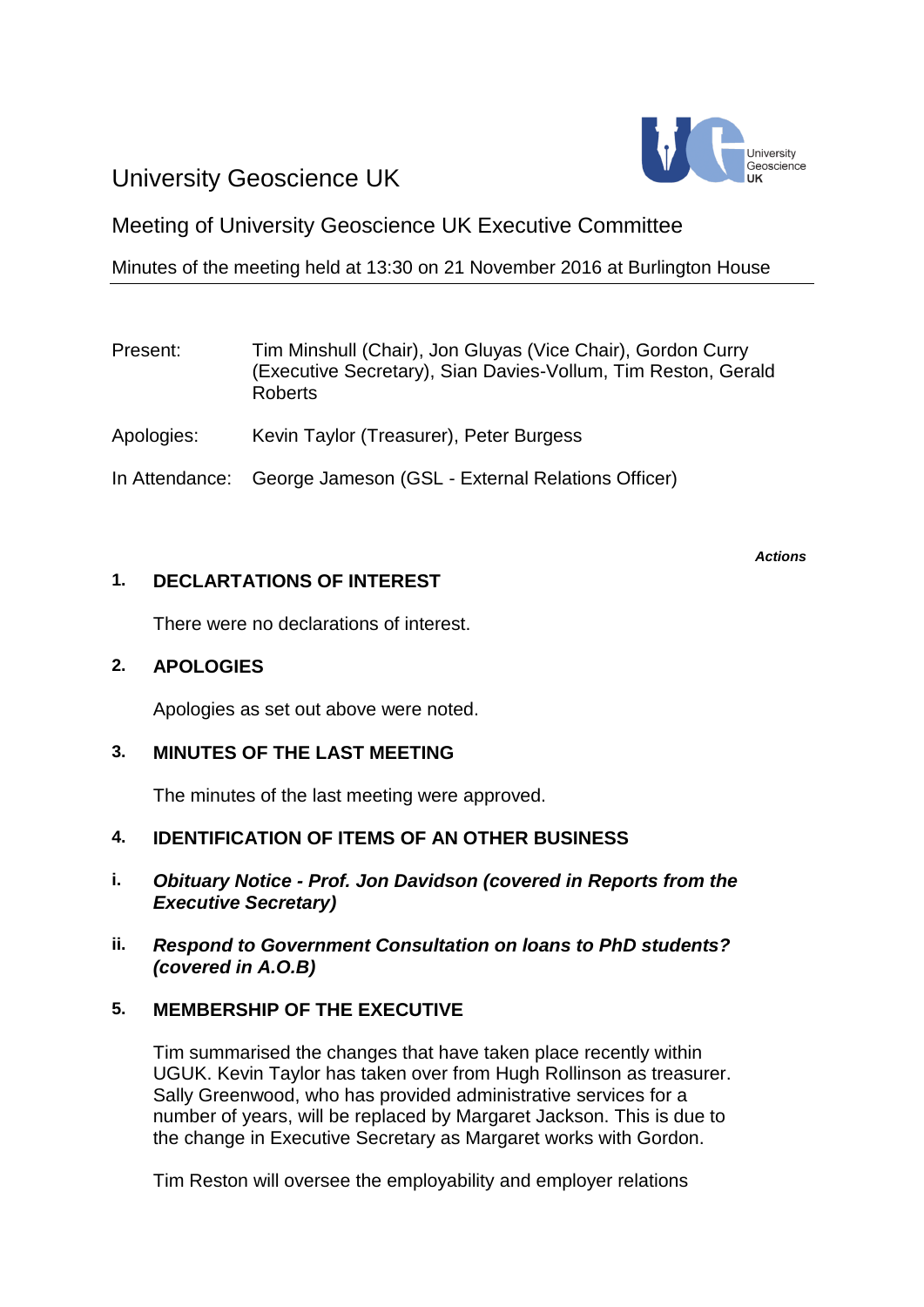remit. Gerald Roberts has taken on the postgraduate taught portfolio. Sian Davies-Vollum has taken on the undergraduate teaching portfolio.

#### **6. REPORTS FROM THE CHAIR**

Tim brought the committee up to speed on how the executive currently operates. Three meetings will take place each year that Gordon, Tim and Jon usually attend in person. Any member of the executive can, if they wish, attend in person or via skype. On the same day as the Executive meets the Joint Higher Education Committee (JHEC) meeting takes place with the Geological Society in the morning (only Tim, Jon, and Gordon attend the JHEC from UGUK).

At the JHEC meeting prior to this meeting, a number of topics were covered. These included UGUK's meeting structure, the AGI student survey, gender balance in geoscience, GSL Careers Day attendance levels and priorities for UGUK in 2017.

The AGI student employability survey will be circulated in 2017, for 2017 graduates, with the hope of a greater return rate than last year when the response rate was low. In 2016 it was felt that the timing of the NSS survey may have affected the AGI response rate. This will factor into the decision of the specific time to release it in 2017. There will be an option to modify the survey content to make it more specific to the UK rather than the US.

The proportion of women entering undergraduate studies within the geosciences is falling. The Geological Society plan to make contact with Women in Science and Engineering (WISE) regarding possible collaborative work to highlight and tackle this issue.

The Geological Society's Careers and Industry Day for university undergraduates took place recently in Keyworth, Nottingham. It wasn't as well attended as expected and as a result the Society has asked for UGUK to canvas their members, at tomorrow's meeting, to ascertain why this may have been (in particular why students who had registered did not turn up on the day).

Four topics have been identified as themes for the coming year. These include accreditation, employability, gender balance and research priorities.

#### **i.** *Discussion of Town Hall Meeting, February 2017*

Tim drew attention to the current progress for February 2017's Research Priorities meeting. The circular has not yet been sent out; it should be ready by the end of the week. The aim of the meeting is to generate a big picture vision for geoscience research in the UK.

This follows on from a meeting held in 2010 which attempted to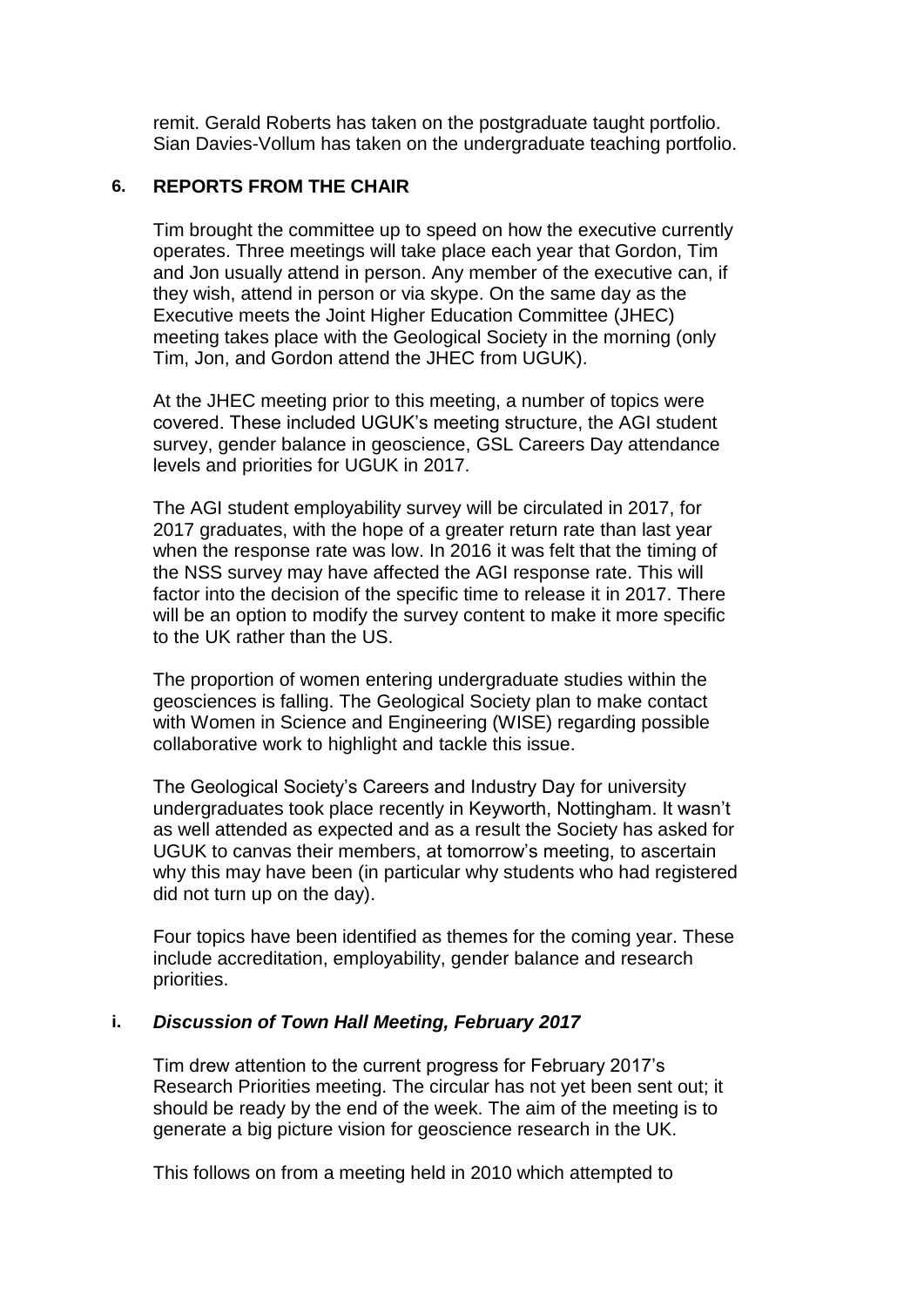achieve the same goal. The meeting in February will have a number of follow-up actions which should ensure it being more successful in generating sustainable outcomes.

It is hoped that this meeting will identify the big challenges affecting the geoscience community and allow the community to communicate these challenges effectively to the various scientific funding bodies.

A working group has been set up to oversee the organisation of the meeting and includes members from UGUK, GSL, RAS and BGS. The group will be identifying certain people in the community to represent their particular specialisms at this meeting. More information will be provided to the membership as it becomes available.

#### **7. REPORTS FROM THE EXECUTIVE SECRETARY**

#### **i.** *Discussion of networking event and thematic meeting in November*

Gordon outlined the programme for tomorrow's thematic meeting on Employability . There will be a data presentation focusing on the findings of the Wakeham Report by Gordon. One potential issue to be discussed concerns the definition of non-graduate roles and how this may be adversely affecting the statistics.

Sally Fincher, Professor of Computing Education and Director of Graduate Studies at the University of Kent, will be giving a talk on the response of the Computer Science community to the employability issues experienced by computer science graduates (which may provide some suggestions for possible responses that could be taken by the academic Geoscience community).

Gordon has prepared a booklet containing a number of questions for attendees to answer during the breakout session tomorrow. A plenary session will take place after this so that the thoughts of the delegates will be combined and a summary note produced afterwards.

#### **ii.** *Ground Forum Committee*

Gordon stated that his predecessor, Mark Anderson, has been attending the meetings of the Ground Forum. The Ground Forum represents the geotechnical community.

The Ground Forum has invited University Geoscience UK to become a formal member. If accepted UGUK would have a formal role in its decision making. This may help further UGUK's ambition to network and engage with industry. A representative of the Forum will be attending tomorrow's meeting which allows this to be discussed in greater detail with him.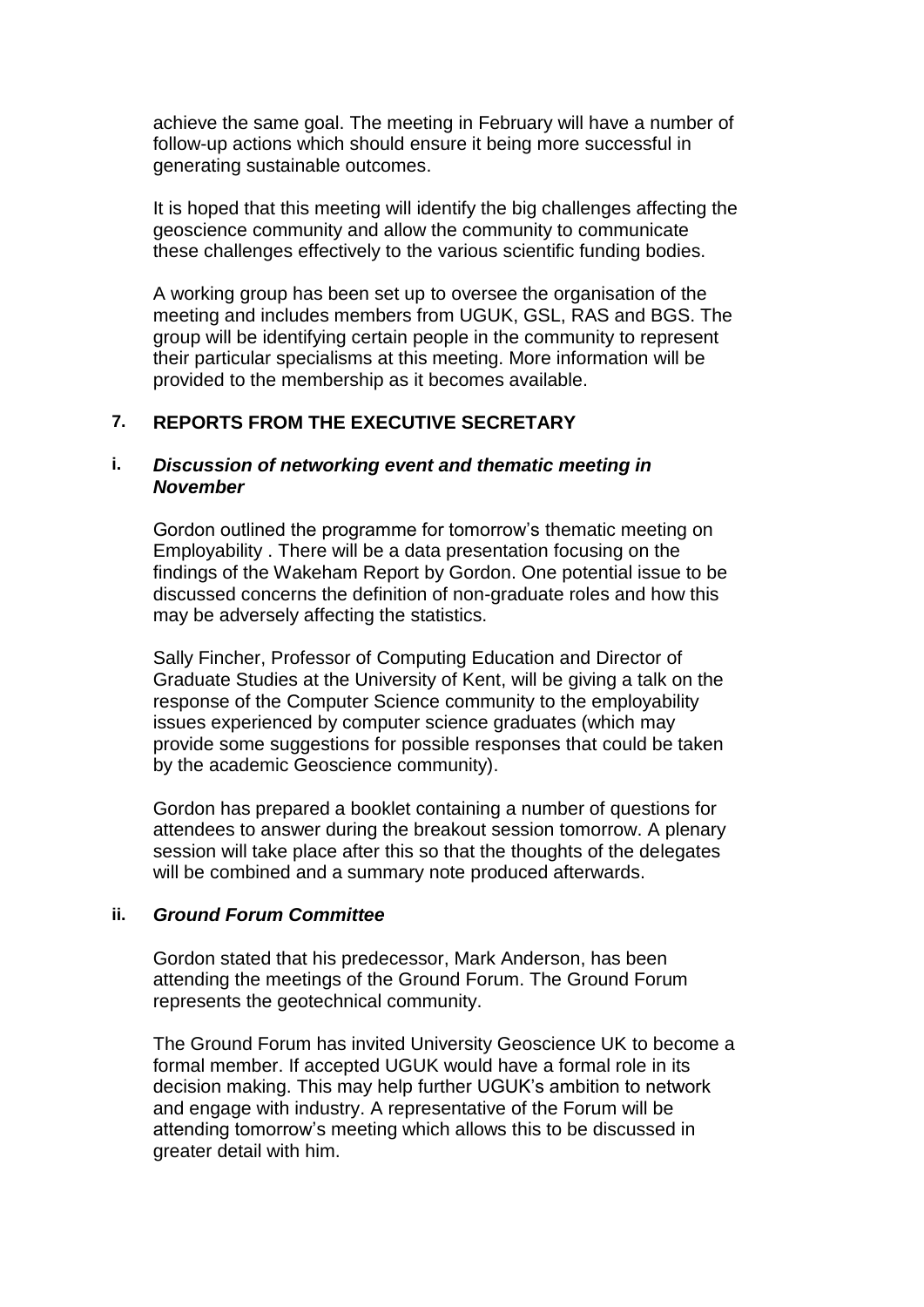Another option mentioned would be for UGUK to establish more formal links with relevant employer organisatons such as PESGB to further its employability remit.

#### **iii.** *Mobilising Geoscience Community*

Mark Anderson attended a meeting on 17 November, organised by Prof. Chris King and the Earth Science Education Forum, titled "Mobilising the geoscience community behind an outreach/education initiative".

Many initiatives were highlighted during this. One of the more successful took place in Spain where 500+ experienced geoscientists across 50+ strategic locations in Spain ran field trips. Nearly 10,000 members of the public took part.

It was suggested that UGUK could replicate one of the projects outlined in the meeting. Running focus groups was also mentioned in order to create and test possible ideas.

A discussion took place which focused on the lack of understanding of the role of geoscience in society. One aspect focused on making geography more geological, within schools, as a way to improve understanding. This will be relayed to the GSL Education Department. Peter Burgess, given his remit, will attend any events such as this if they go ahead.

#### **iv.** *Relationship with Employers and Employers Organisations (e.g. Ground Forum)*

Gordon acknowledged that there may be more effective ways to engage with employers and employer organisations.

Degree apprenticeships may act as a catalyst in improving relationships as many employer organisations seem to be very keen on establishing this. Under this scheme universities would supply the degree but the apprentice would be working with a particular company part-time. The new initiative was launched last year. It was felt that this would be an ideal reason to establish links with the Ground Forum, PESGB, and Carbon Capture & Storage Association etc.

#### **v.** *Prof. Jon Davidson [6th Oct 2016 - former Chair of CHUGD]*

Gordon informed the committee of the recent passing of Prof. Jon Davidson, Professor of Earth Sciences at Durham University, after a long battle with leukaemia. He passed away on the 26 September 2016.

Jon played a key part in the formation of CHUGD, the precursor of University Geoscience UK. The committee wished to thank him and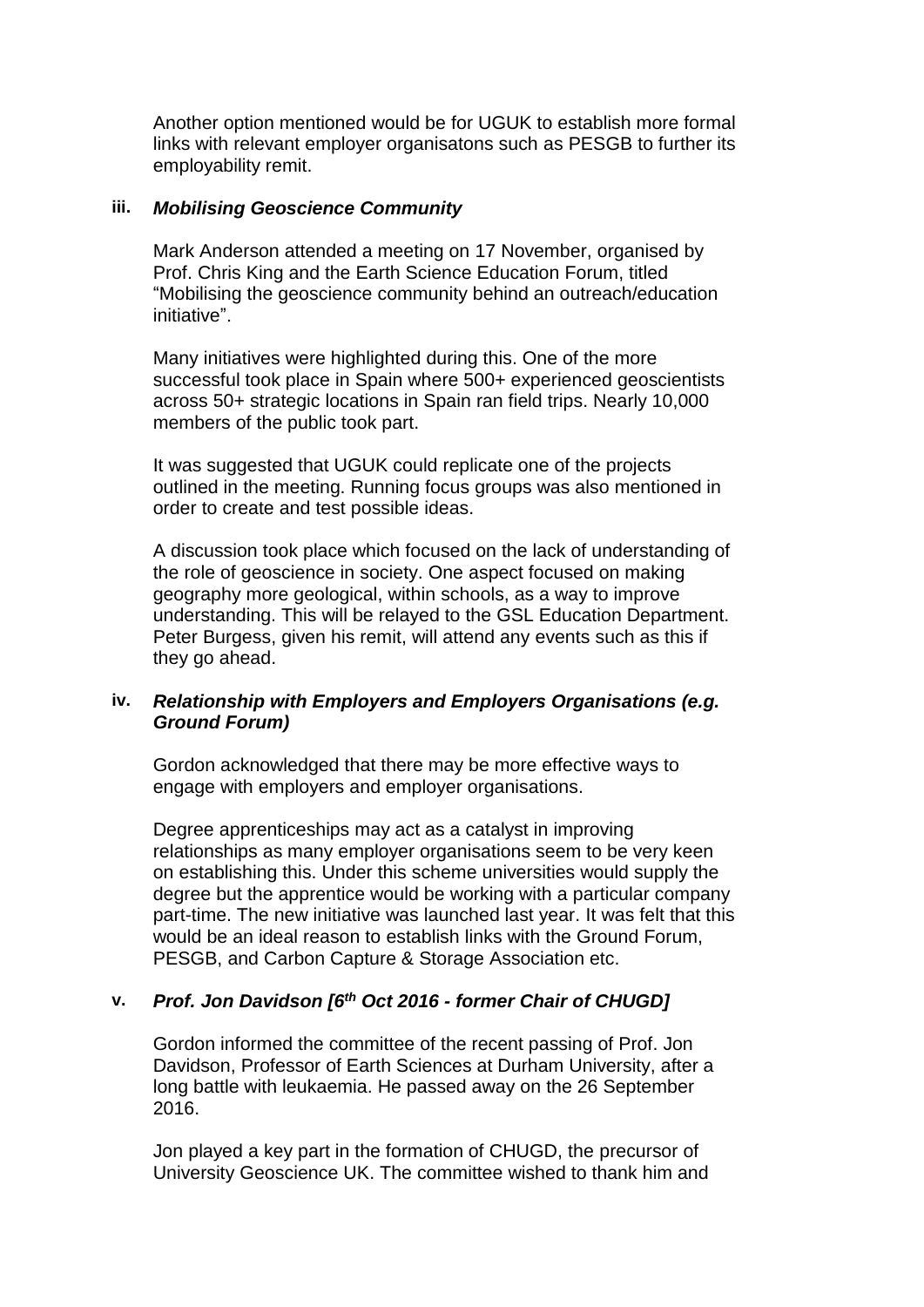express their condolences. UGUK were represented at his funeral as Jon Gluyas attended. The Geological Society's former President Prof. David Manning was also in attendance.

This will be communicated at tomorrow's meeting.

#### **vi.** *Archiving CHUGD documents*

Mark contacted Gordon to inform him that he has in his possession all of CHUGD's physical documentation. He enquired what UGUK would like to do with them. GSL were queried if they could take care of archiving them. Another solution would be to scan and save all of the documents and store them in an electronic format. Gordon will ask Mark about the volume of documentation there is to see whether archiving or scanning is the more convenient option.

*GJ*

*GC*

### **8. REPORT FROM THE TREASURER**

Given that the newly appointed treasurer was not present at the meeting Gordon provided the committee with a brief summary of current goings-on. The process of moving the signatories of the account is ongoing. Two current members will need to be added. Gordon and Kevin have agreed to be the signatories. Hugh, the previous treasurer, received correspondence from Barclays regarding this matter. It has not yet been finalised.

#### **9. REPORTS FROM OTHER MEMBERS OF THE EXECUTIVE**

Sian intimated that she will discuss the potential review of the Society's accreditation procedure with Andy Saunders at tomorrow's event. Andy is the Geological Society's Accreditation Officer. *SVD*

It was decided that the Executive will produce information on the matter before raising it with the wider group.

The possibility of having accreditation as the theme of UGUK's thematic meeting was suggested. This could be tied in with a lecture the Society run in November 2017 with the aim of making the event more attractive to prospective attendees.

The matter of accreditation will be discussed at tomorrow's meeting. It will be placed under any other business.

Locating information on geotechnical MSc courses seems to be rather difficult as there is no definitive list. Currently these come under the remit of several different organisations (e.g. engineering). The Ground Forum has also enquired about a comprehensive list. Mark Anderson sought UGUK's permission to provide the Ground Forum with the list he prepared of UK geoscience MScs which does include some on geotechnical engineering. This list is contained within the